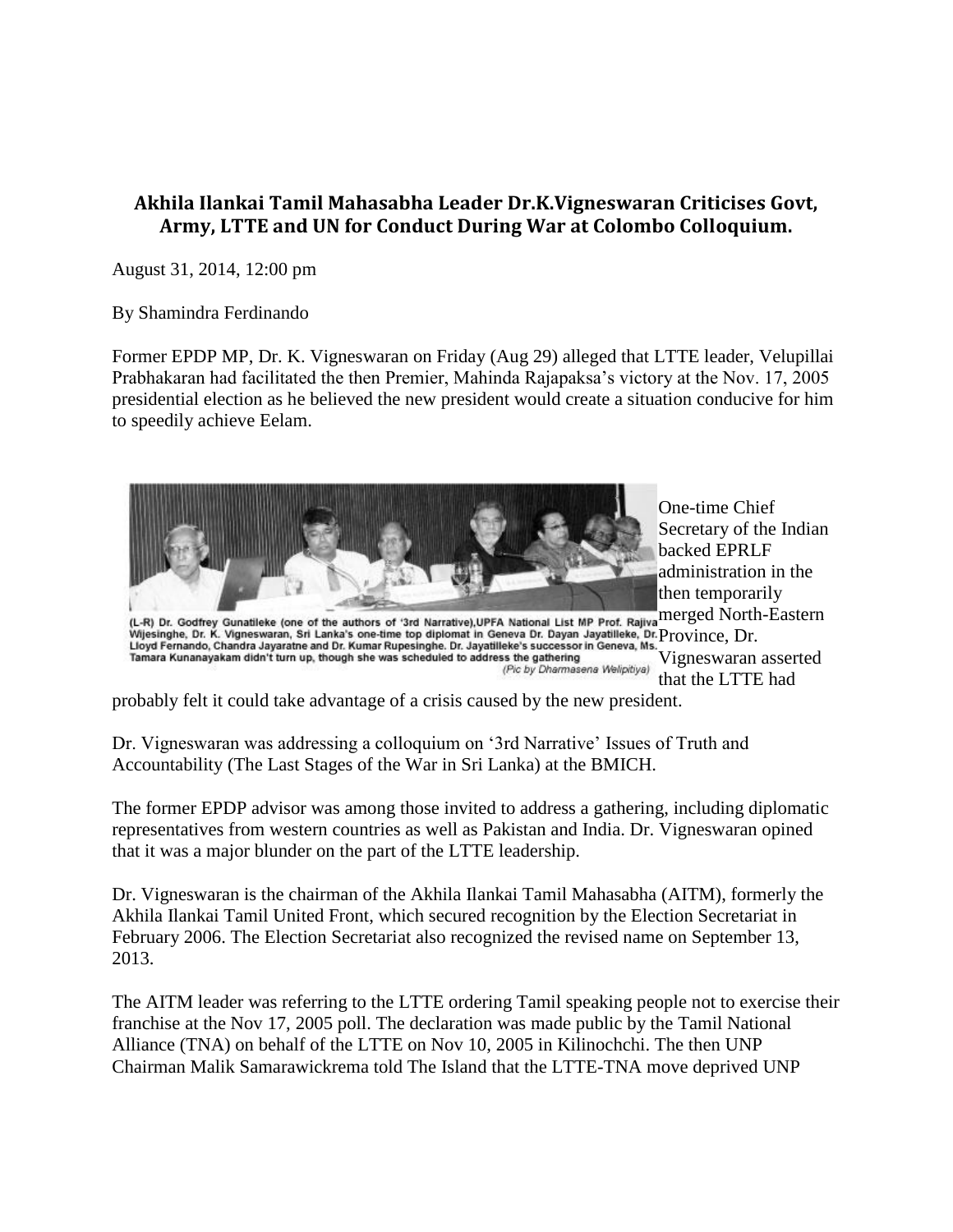presidential candidate, Ranil Wickremesinghe of approximately 450,000 votes, hence missing an opportunity to become the president.

The panel included Dr. Godfrey Gunatileke (one of the authors of '3rd Narrative),UPFA National List MP Prof. Rajiva Wijesinghe, Dr. K. Vigneswaran, Sri Lanka's one-time top diplomat in Geneva Dr. Dayan Jayatilleke, Chandra Jayaratne and Dr. Kumar Rupesinghe. Dr. Jayatilleke's successor in Geneva, Ms. Tamara Kunanayakam didn't turn up, though she was scheduled to address the gathering.

The other panelists didn't challenge Dr. Vigneswaran's assertion.

Had the LTTE surrendered after having been evicted from the first No Fire Zone (NFZ) on the Vanni east front, many lives could have been saved, Dr. Vigneswaran said, blaming Western powers for not intervening on behalf of those civilians trapped in the war zone. According to him, the LTTE had believed that a major humanitarian crisis on the Vanni east area after the Kilinochchi debacle during the first week of January 2009 would lead to international intervention. The pro-LTTE Tamil Diaspora too, felt the same way, he said, asserting that the LTTE should have surrendered in April 2009.

The SLA brought operations on the Vanni east front to a conclusion on May 19, 2009 immediately after troops recovered the body of Prabhakaran with a heavy caliber gun shot through his head. The body was found on the banks of the Nanthikadal lagoon.

Dr. Vigneswaran alleged that the SLA strategy on the Vanni east front (area east of the Kandy-Jaffna A9 road) had been different to its tactics in the area west of the same road. The politician alleged that the change of tactics had caused heavy loss of lives.

Faulting the UN for quitting Kilinochchi in September 2008, Dr. Vigneswaran asserted that the global agency should have negotiated with the government in a bid to remain in the Vanni region instead of withdrawing.

Dr. Vigneswaran blamed the government for not consulting the LTTE before it declared NFZs on the Vanni east front. Had the government discussed NFZ with the LTTE, the UN could have discouraged the group from forcing civilians to accompany retreating LTTE units, he said.

The AITM leader questioned the SLA's decision to establish a second NFZ after the LTTE refused to recognize the first. The official expressed the opinion that there shouldn't have been a second NFZ due to the LTTE exploiting the first. Dr. Vigneswaran accused the SLA of firing at the NFZs believing those trapped within the area held by the LTTE would breakout. The SLA plan never materialized, he said. Blaming government forces for even targeting hospitals, Dr. Vigneswaran pointed out that the military knew what was happening on the ground as Unmanned Aerial Vehicles (UAVs) operated over the battlefield.

Dr. Vigneswaran also blamed the government for not providing adequate medical supplies to medical facilities in areas east of the A9 road, though it was fully aware of the ground situation. The government should have prepared for worse case scenario, Dr. Vigneswaran said, adding